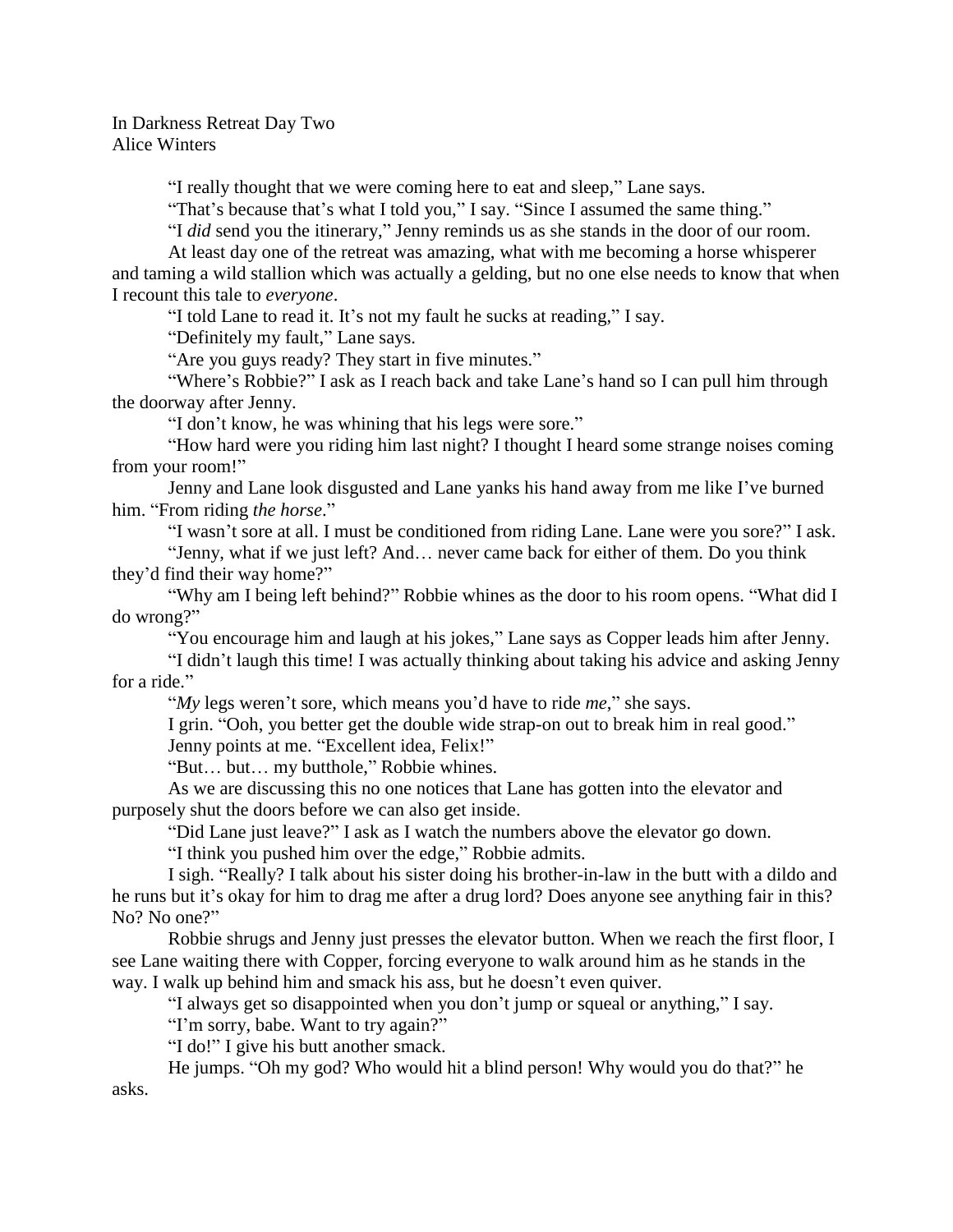*Everyone* in the room turns and looks at me.

"You're evil!" I hiss.

"I'm sorry I was standing here, but… I can't see *anything*. You could have just nicely asked me to move," Lane says, voice sad and literally quivering. "I'm so sorry."

It's like the world around me has come to a stand still as everyone stares at me abusing the poor blind man.

"It's alright, everyone. He loves it when I hit him. Say you love it, Lane," I threaten. "I-I love," he says.

A worker makes his way over to us with concern on his face. "Is there a problem, gentlemen?"

Lane starts laughing. "No! I was just joking with him. Don't worry. He's like a Chihuahua. I can man handle him if I have to."

Lane grabs onto me and lifts me off the ground like the only way to prove that we're not in an abusive relationship is to show how much more powerful he is than his partner. "See?"

"We're into S and M," I explain, since I feel like I need to take ahold of this conversation. "We like to degrade each other to feel better about ourselves."

"Right, I make fun of his small stature and he says awful things about me being blind. Like… he'll ask me to read things… or ask how he looks…"

I start laughing. "You're a *monster*."

He grins at me. "Maybe."

The man looks confused but decides that he's had enough of playing hero for the day and quickly walks away.

"When you two are done getting off on having attention on both of you, lets go," Jenny says as she drags us through a door and into an open ballroom.

There's a new instructor today, which is great because I get to prove to someone else that Lane and I are the best couple here.

"Good morning! I hope everyone is having a wonderful time," the woman says with a huge smile.

I raise my hand but Jenny immediately snatches it and pulls it down.

"Lane, control your man," Jenny hisses.

"Nah, I just roll with it. It's part of his charms," Lane says as he pets Copper.

"Thanks, babe."

The instructor continues. "My name is Maddie, and we're going to be doing some trustbuilding activities! We'll start off very simple, so go ahead, find a spot and sit down facing your partner.

"Ooh, trust exercises," I say with a grin.

"Does Felix currently have an evil grin on his face?" Lane asks.

"Manic, really," Robbie says.

"I do not! I'm just excited about doing something with my snuggleworm. Worry about your woman," I say as I pull Lane down to a sit and scoot forward until our knees are touching. Copper decides that we're *far* too close and squeezes between us. Content, he sits on my lap while panting in Lane's face.

"My, Felix, your breath smells quite… meaty today."

"Thanks. Maybe it's from your sausage."

Lane reaches out and pats Copper's face with makes Copper wag his tail. "And your nose… why's it so wet?"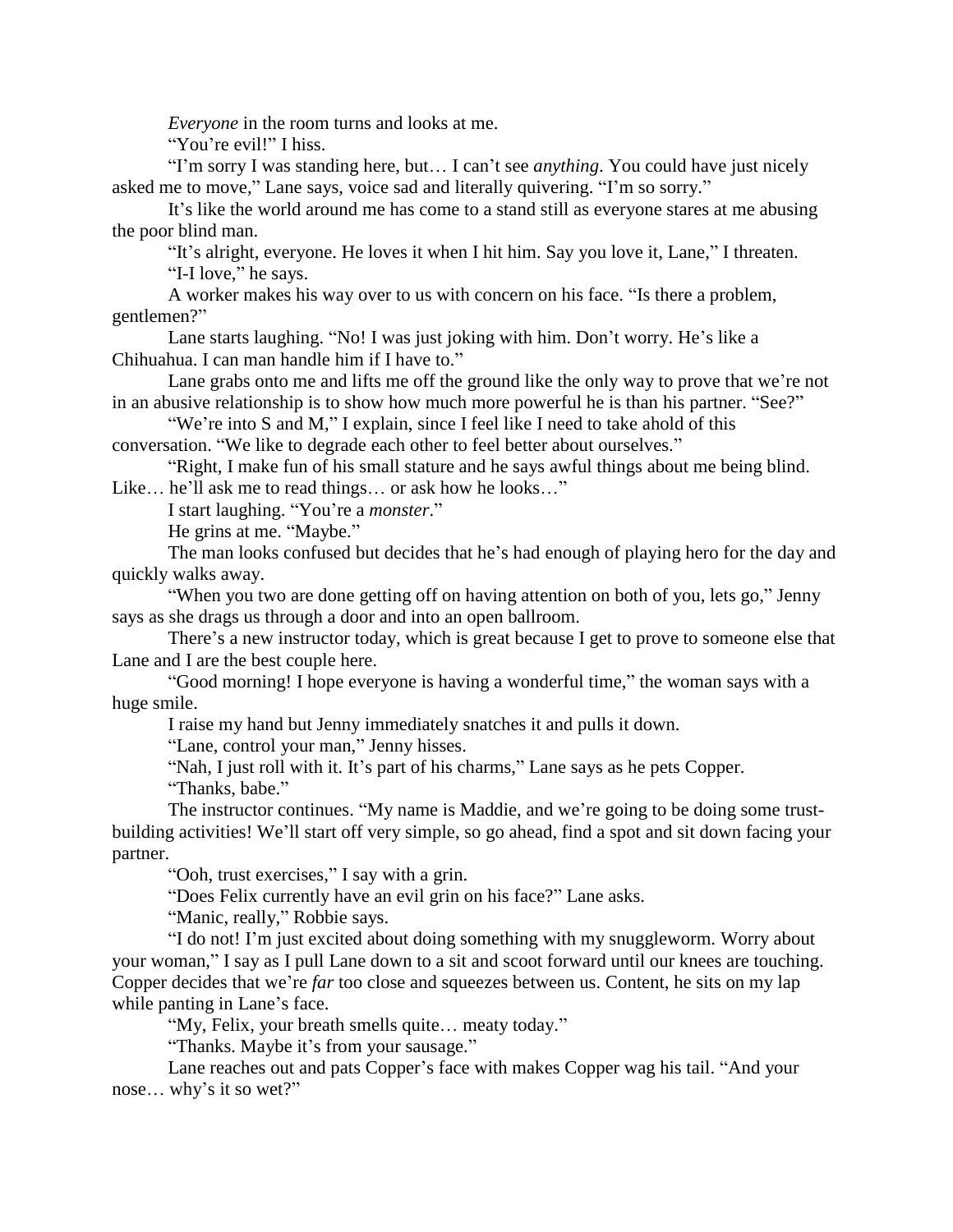"I like to lick it."

"Ah… neat, neat."

"We're already bonding. I love this so much."

He chuckles and pulls Copper off.

The instructor claps her hands together. "Alright. Take the hands of your partner, look them in the eyes and tell them a fear you have."

"Don't you dare ask how I'm supposed to look into your eyes," Lanes says with a grin. I slowly lower my hand. "What? I wasn't!"

He snorts. "You're such a liar. Your hand shot up so fast that I was able to hear the air separating around it."

I start laughing. "You know I love making people feel awkward."

"I never would have guessed," he says as he holds out his hands so I slide my fingers between them.

"You have one minute. Say anything that comes to mind, and make sure you switch back and forth. But we're not trying to fix the issue, just tell your partner your fears. Now begin."

I squeeze Lane's hands. "I'll start. I fear that everyone thinks I'm the insane one with a knack for adventure when it's actually you who drags me into every single thing," I say.

Lane nods. "I'm afraid of your cooking and fear that one day it'll kill me."

Savage! "Um, excuse me?"

"She said we aren't fixing it," he says with a wicked grin.

"Fine, I fear how old you are and that you'll be a crippled old man while I'm still in my prime."

He bites his lip to keep from laughing. "I fear that if you get any shorter, I'll crush you when we have sex."

"I fear that you're an adrenaline junkie who only gets hard when faced with danger."

The instructor claps. "Excellent, excellent! Now I want you and your partner to talk about how you can help them with their fears."

"I'll begin then," Lane says. "Well… I'm going to let you get a pet during every adventure so you see how fun it is. It's like positive reinforcement."

"Ooh, I like this. Alright… I'm going to stop cooking and move your mom into our house so she can cook."

"Okay… I'm not sure I want to live with my mom, but I like the idea. I'm going to… make you older by stressing you out with my adventures so we're both old together."

"Good one, good one. I'm going to wear platform shoes so I'm taller."

"Perfect. I'm going to make sure I get hard during other times as well so it's not just in the face of danger."

"Oh my god, we're amazing, you know that, right?" I ask.

"Like you said, best couple here."

"My other idea had been to get one of those backpacks with the leash on it that you see parents put on their kids so they don't run off. That way every time you're running toward adventure, I can just tie you up somewhere. You'd never be able to figure out how to get free."

"I've definitely forgotten how to undo a buckle. How are we just so much smarter than everyone else?" Lane asks, which makes me laugh.

"I don't know. It's sad really."

"Excellent!" Maddie says. "Everyone up to your feet!"

We get up.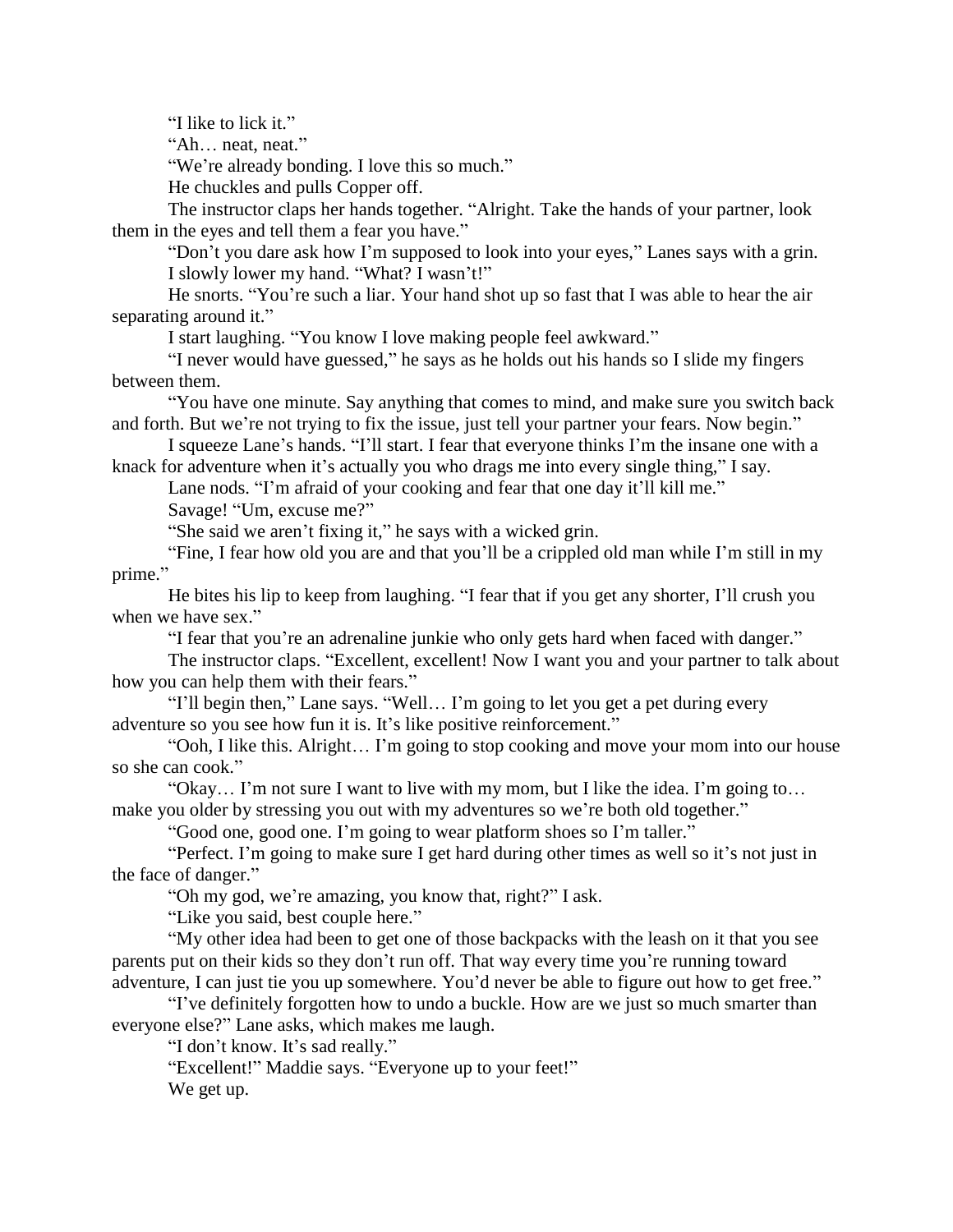"Now we're going to do some trust-falls. You're going to stand behind your partner and when they fall back, you're going to catch them. The person falling has to trust that you'll be there for them. If you don't feel comfortable, we can have a spotter!"

"Oh man, I'm going to catch you so hard," I growl.

"He's going to squish you," Jenny says.

"Just because your man is weak doesn't mean I won't catch Lane," I say. "If my arms fail me, my penis will keep him up. It's like a kickstand."

"Hear that, Lane? Felix is going to catch you with his penis," Jenny says. "Oh, I heard."

I snicker as I take Copper from Lane and have him sit off to the side. "I'm catching Lane first," I say as I step behind him.

"Everyone ready?" the instructor asks. "Now trust your partner… and fall."

Lane is probably the only person who immediately just falls back. I mean… after the countless things I've run him into including, counters, walls, glass, it's endless, but he just falls right into my arms.

He's a little heavier than I was anticipating *but* my pure overwhelming love keeps me from dropping him.

"Oh my god, you love me," I whisper as I squeeze him.

"What? Were you planning on me not falling?" he asks.

"Well, I guess I kind of thought I burned the bridge of trust a long time ago," I say as I push him back up.

Lane snorts. "Felix do you even realize how many times a day I trust you? From the moment I wake up to the moment I go to bed, I trust you for almost everything. Yeah, sometimes you forget to pay attention and run me into things, but if you take into account many times you help me, they far outweigh it."

"You're going to make me cry, and I don't want to cry like a wuss in front of everyone," I say.

"Don't cry. We can't beat everyone if you're letting tears obstruct your view."

"You're right! Now you have to catch me."

"Tell me when you're falling, and I'll catch you."

"Switch positions!" Maddie says.

"Ready, Lane?" I ask.

"Sure."

"Catch me like your virgin bride."

"Um… okay?"

"Countdown from three. Three… two… one!"

I fall back and Lane instantly snatches me up. I quickly grab onto his arm so I can feel the bulge of his muscle and act like my entire body is a deadweight.

Robbie still hasn't taken the plunge. "I'm scared of you," Robbie says to Jenny.

"You're going to be really scared if you don't fall into my arms," Jenny threatens.

"We're so much better than them," I inform Lane

"We are," Lane says as he squeezes me.

Once the inferior couples finish up, the instructor has us gather before a group of objects. "We're going to have one more trust activity. For this one, one partner will be

blindfolded and the other will guide them through my mini obstacle course!" she says like she's delighted. Or maybe they're paying her well. "You will need to guide them over to the raised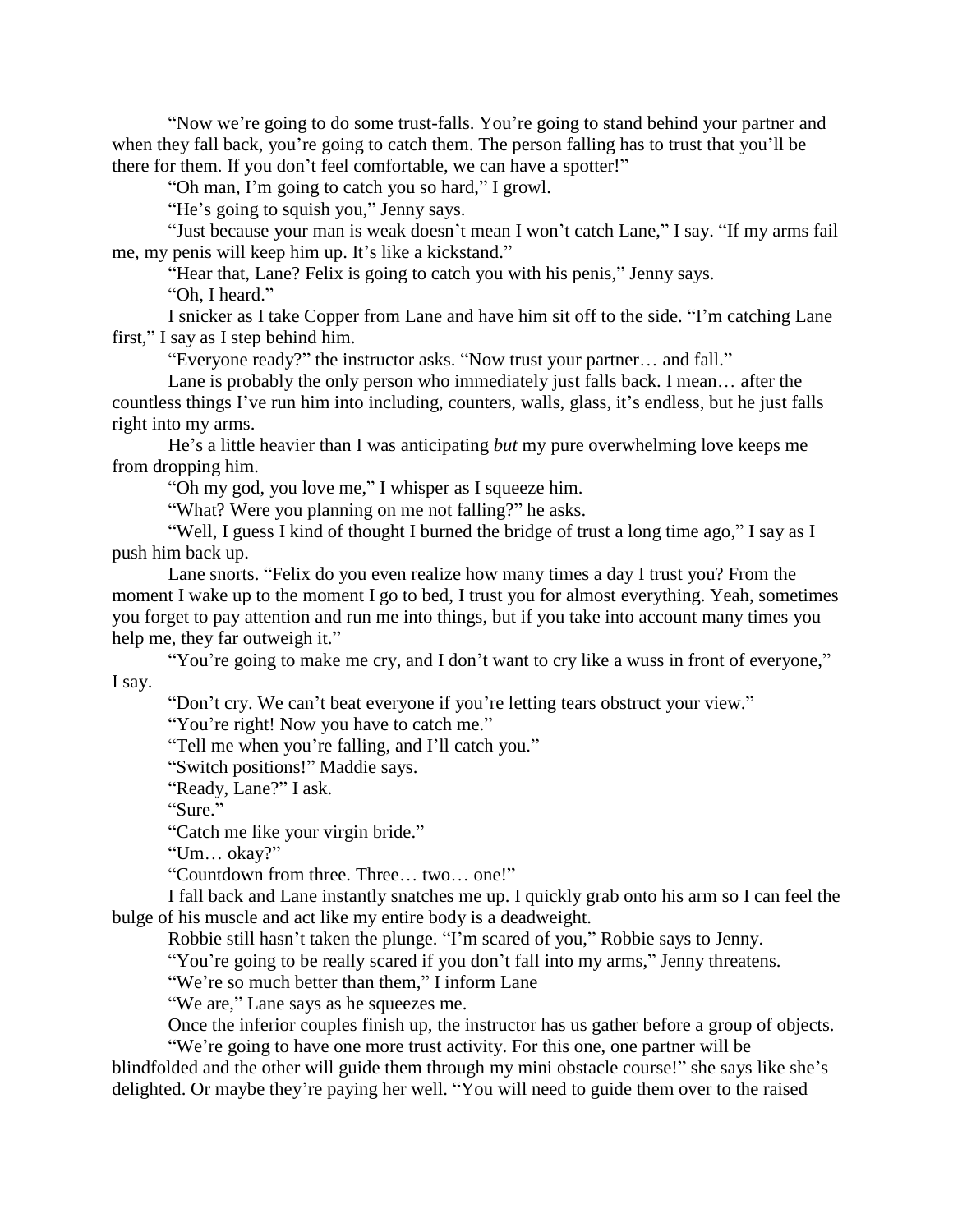pole," she explains, "through the chair maze, under the little arch here, and out the other side. Do I have any volunteers to go through first?"

I instantly raise my hand.

She glances between me and Lane, hesitates, then smiles. "O-Okay."

"I want to be the one blindfolded," I adamantly say.

Lane snorts, Robbie lets out a laugh, and the woman just stares at us.

"Yes, but… you'll need someone to direct you."

"Yeah... are you saying Lane can't?" I ask, like I'm confused. "Oh... babe, I guess we're not allowed to join… we'll just… wait over here while the rest of you play. Come on, babe."

"You are awful," Lane whispers.

I try my hardest not to grin. "I know."

"No! Please! Go ahead! If that's what you want to do!" the instructor says. Well… shit.

"What are you doing to do now, Felix?" Lane asks with a grin.

"We'll… show her our… connection of course.

"While that sounds lovely… I think we might fail at this."

"Of course not. Our telepathy will save us."

"I fear I didn't get the memo about being telepathic, but I'll try my best."

"What do we win if we're the best couple?" I ask Maddie as I walk up to her.

"It's… not a competition."

"Oh, well that sucks. We don't get a cake or anything."

"No… are you sure you want blindfolded?"

"Well, you said one of us had to be blindfolded and it'd be a bit overkill to blindfold the blind guy," I say as I take the blindfold from her and put it on, not quite sure what my plan is. While Lane is a magnificent beast, I'm not sure how good his directions are. "Lane, give me commands in German like I'm Copper," I decide.

Copper thumps his tail and while everyone is probably focused on the blind guy or Copper, I discreetly push my blindfold up enough to see down. Then Lane starts giving me random German words because he does whatever I say. And I move through that course like a fucking phoenix risen from the flames. My back is to everyone, so no one seems to notice the adjustment to the blindfold as I step over, through, and under every obstacle with flying colors.

When I get to the end and pull the blindfold free, I look to my confused audience. "I wish all of you could reach the level of connection Lane and I have. And when you reach that part, maybe you guys too could travel through life not needing to see anything other than the love you hold for each other."

I get a standing ovation for that one, which might be a bit much since I cheated horribly, but it's still clear that Lane and I are the best couple here. When she has us reverse roles and Lane go through it, I guide him so damn well that he doesn't even stumble.

"Do you even feel remotely bad that none of the other couples will reach our level of amazingness?" I ask Lane as we head outside to give Copper a bathroom break.

"I suppose there's slight pity. So how'd you run the obstacle course?"

"Oh, I totally pushed my blindfold up so I could see where I was going. You giving me the command to lay down in German really wasn't helping much."

He chuckles. "I threw a few 'comes' in there too."

"Yeah, they probably wouldn't have appreciated me coming in the middle of their obstacle course."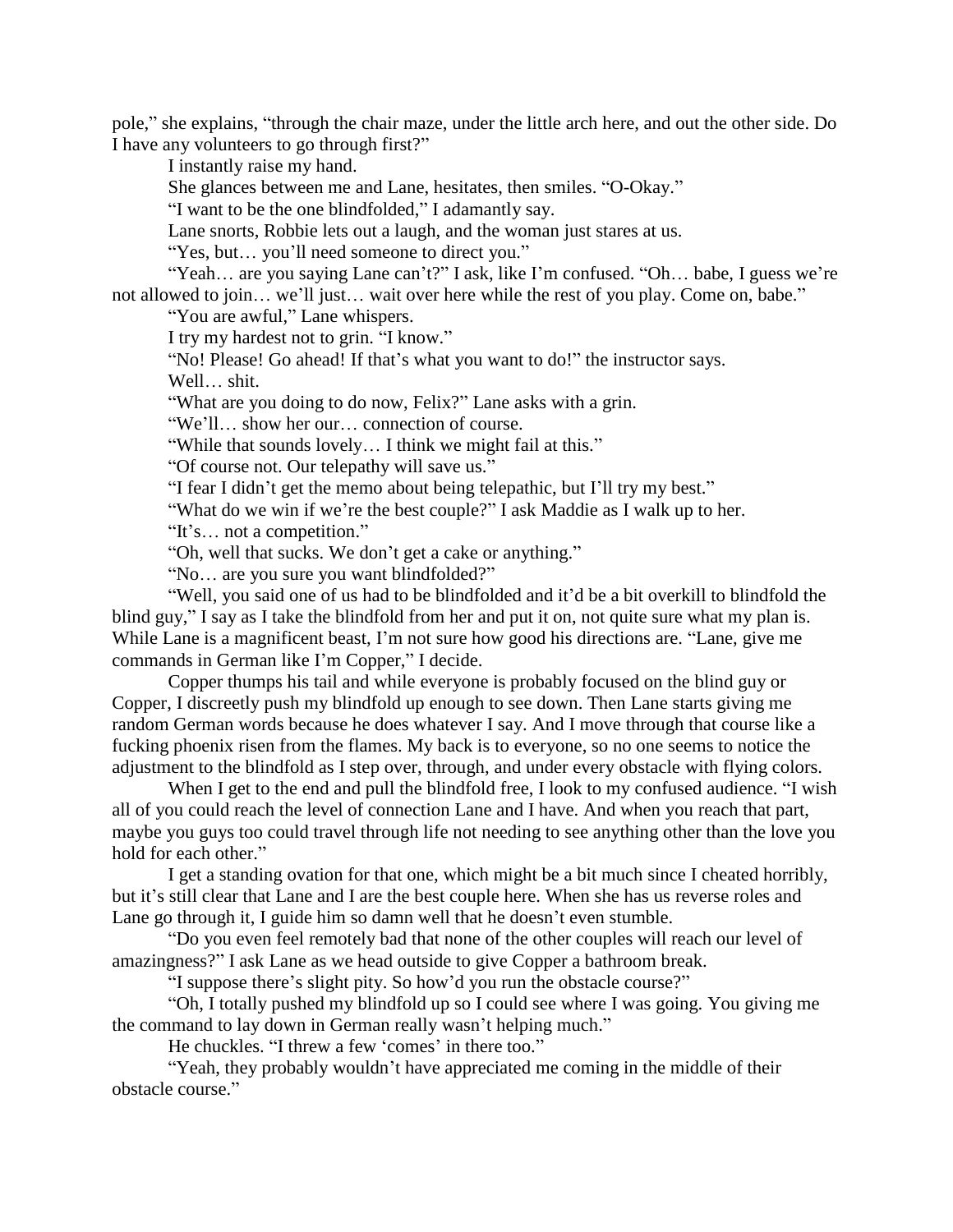He snorts. "No, I don't think they would have."

We walk out to the side yard where we let Copper loose and Lane takes my hand as we walk toward the small pond with a fountain in the middle.

"This has been really fun," I say as I squeeze his hand. "I didn't realize how much fun it would be, you know?"

He smiles at me. "I agree. I had a lot of fun with you trying to prove we're the best couple known to mankind. You make me feel so free when I'm not shackled down by the loss of my eyesight."

"People just need to realize that you're not breakable or different. I know you hate it when people try to interact with you like you're glass. That's why I'm here to make everyone uncomfortable with how I treat you."

He chuckles. "Even me."

"Even you! God, I'm so good."

He pulls me in and kisses the top of my head. "You are."

"How good am I?"

"Like an ultra-triple chocolate brownie supreme good."

"Oh god," I moan. "I didn't know I was *that* good."

"You're that good and better."

"Aw. I love you too!" I say as we near the pond. "They have this pretty pond and the water is so blue. It's gorgeous."

"I can hear the fountain."

"I want a pond so I can get some fish."

"We don't need fish."

"Maybe a swan."

"Swans are expensive."

"Not if you steal them."

"Jail time is expensive."

"Nah. You'll bail me out. I trust you with my life. I trust to you to protect me."

"Me too."

That's when I see a duck swim by with three tiny ducklings and my heart is snatched away.

"Oh my god, I want one!" I say just as I'm jerked savagely forward. Lane's hand leaves mine as I hear a huge splash of water and look over at Lane sinking into the pond.

Oh no… oh holy fuck, no.

What have I done?

Lane slowly sits up from where he'd fallen *into* the pond because I might have gotten distracted by the ducklings and forgot to tell him to stop walking.

"Babe… I can explain."

"Our trust has been shattered."

"No! There were *ducklings*."

He's sitting in the pond, water running off his hair and clothes. "Our trust is now nonexistent."

"But, *Lane*. There were ducklings, and we're the best couple ever, remember?"

"Was that before or after you let me *fall into a pond*?"

"But the ducklings…?"

He sighs as he stands up and steps out of the water. "Come here."